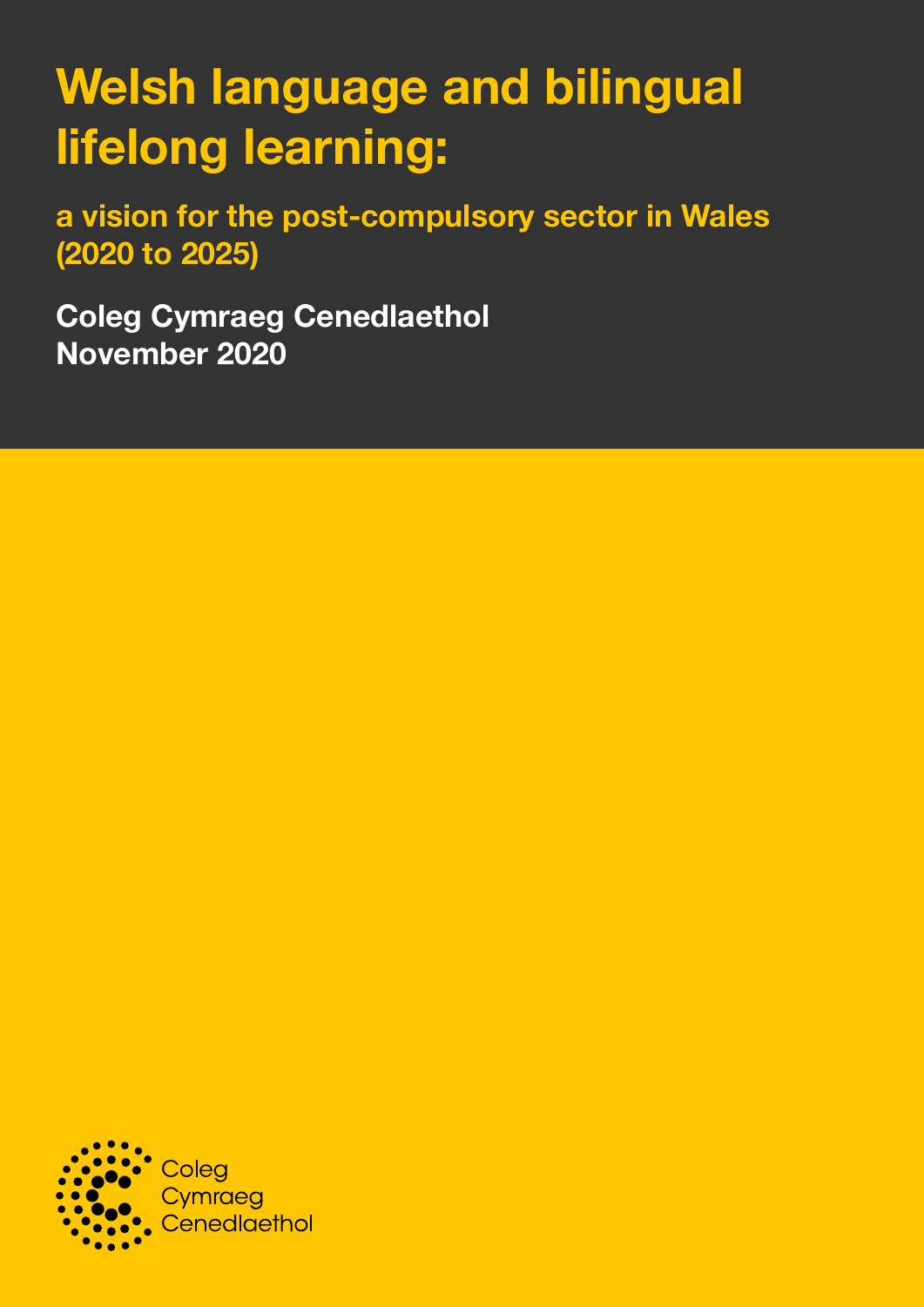# **Contents**

**CONTACT US Coleg Cymraeg Cenedlaethol Y Llwyfan College Road** Carmarthen **SA31 3EQ** 01267 610400 colegcymraeg.ac.uk @ColegCymraeg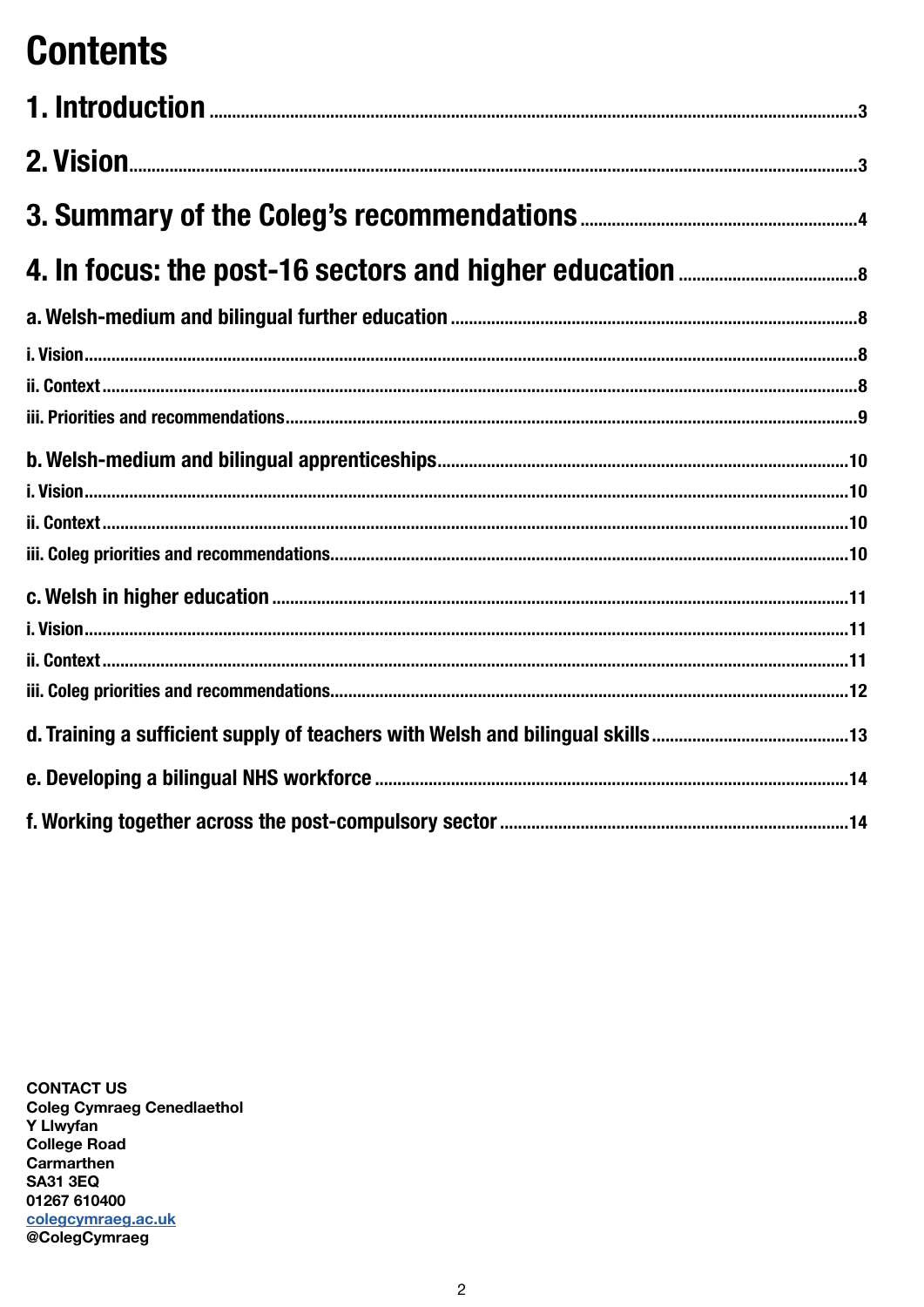# <span id="page-2-0"></span>**1. Introduction**

The Coleg Cymraeg's five-year **[Strategic Plan](http://www.colegcymraeg.ac.uk/en/aboutus/formsanddocuments/strategicplan/)** was launched in February 2020. The plan outlines the Coleg's vision and values for this period and outlines the strategic priorities for achieving the vision.

Since launching the Strategic Plan the Covid-19 pandemic has affected every aspect of life and public policy including the work of the Coleg Cymraeg in the post-compulsory sector.

As with many other organisations, the Coleg has had to adapt its short term plans quickly in order to support our partners to continue to offer Welsh-medium and bilingual provision of the highest quality to students and learners.

For the higher education sector this has included:

- 1. Extending our incentive scholarship scheme, worth £1,500 over three years, to every student choosing to study at least 40 credits through the medium of Welsh.
- 2. Taking a leading role working with the universities to coordinate the work of ensuring that suitable online resources are available to support Welsh-medium teaching and learning.
- 3. Leading on a scheme to offer training to the Welsh-medium lecturing community on new teaching methods, and in particular blended and online learning.

As we move forward we are considering what further steps are appropriate during the next period, especially as universities increasingly move towards blended learning models following experiences during the pandemic.

For the further education and apprenticeship sectors the Coleg has:

- 1. Collected all of the relevant resources that already exist within the Coleg as well as resources from other organisations such as colleges and individual providers, and placed them on the Coleg's new Porth Adnoddau **[\(Resources Portal\)](https://www.porth.ac.uk/?_locale=en)** which launched in March of this year.
- 2. Ensured that the virtual open days held in September (a campaign led by Welsh Government) reflected the Welsh medium and bilingual provision that is available and encourages learners to take advantage of them and develop their Welsh language skills whatever their level and launching the "Go further with Welsh" / "Mae gen ti fantais" campaign to promote the opportunities to use and study through the medium of Welsh and bilingually in the post-16 sector.
- 3. Remaining concerned about the lack of staff able to speak and teach through the medium of Welsh in the further education and apprenticeship sectors, the Coleg has awarded four grants this year to develop provision in four colleges and we continue to support recipients of grants awarded in 2019.

The purpose of this document is to summarise the Coleg's main plans for the medium term period by sector and outline policy and funding recommendations in the context of rebuilding a post-compulsory sector in Wales that embraces the Welsh language and bilingualism and develops a confident and bilingual workforce for the future

# **2. Vision**

#### **The Coleg Cymraeg's vision is that the Welsh language is an integral part of the pattern of lifelong learning for the people of Wales, and specifically in the context of post-16 and higher education.**

Whilst the pandemic has changed the context entirely, and whilst every one of us has had to adapt in order to respond, our vision for the next period to increase Welsh-medium and bilingual provision across further education colleges, apprenticeships and universities, as well as address the challenges facing Welsh-medium and bilingual initial teacher training, remains strong and is outlined in this paper.

Our long-term vision is ambitious and a vital part of the Welsh Government's 2050 Welsh language strategy to create a million Welsh speakers. The Government has identified the growth of bilingual skills across the public sector, and especially in the health and care workforce, education and childcare, as priorities, and the expectations of the Welsh Language Standards across the economy mean that the demand for a bilingual workforce in Wales is on the rise.

While the Coleg's initial work focused on offering study opportunities for Welsh speakers at a higher education level, the Coleg's new responsibilities for the further education and apprenticeship sector, and the Coleg's exciting plans to attract new audiences to consider the Welsh language and bilingualism as part of their higher education studies, mean that **the Coleg's potential to contribute to the goal of creating a million people who speak and use the Welsh language by 2050 is significantly increased.**

Given the numbers of learners, trainees and students enrolling each year in the post-compulsory sector, and their direct link with the economy, employment, public services and the citizens of Wales, the Coleg believes it can make a huge difference to skills and language use within our communities. **But to succeed, we need the resources, support and co-operation of our partners and funders.**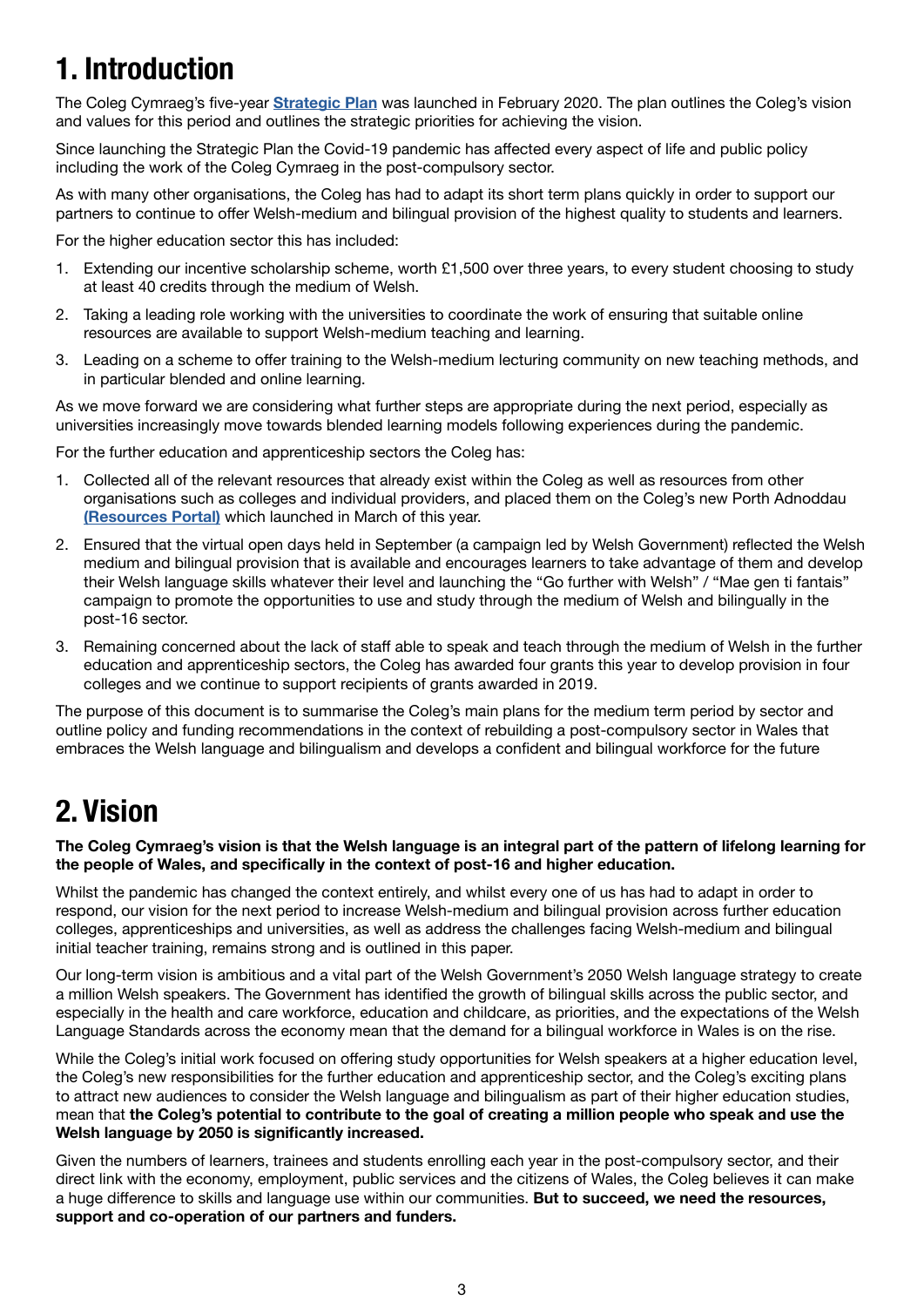# <span id="page-3-0"></span>**3. Summary of the Coleg's recommendations**

# **Further Education**

**Challenge:** At present, only a small percentage of staff within the further education colleges speak Welsh, and even fewer are able to teach through the medium of Welsh. As a result, the number of courses available to learners through the medium of Welsh or bilingually is very limited.

**Context:** As part of the Welsh Government's policy to create a million people who speak and use the Welsh language by 2050, an Action Plan for Welsh-medium and bilingual Further Education and Apprenticeships was launched in January 2019. In 18 months, there has been purposeful progress in implementing the plan's short-term objectives, however, very few of the Government's medium-term ambitions relating to increasing provision can be achieved within the current funding framework.

| <b>Recommendation</b>                                                                                                                                                                                                                                                                                                                                                                                                                                               | The impact of accepting the<br>recommendation                                                                                                                                                                                                                                                                                                                                                                                                                                           | The impact of not accepting the<br>recommendation                                                                                                                                                                                                                                                            |
|---------------------------------------------------------------------------------------------------------------------------------------------------------------------------------------------------------------------------------------------------------------------------------------------------------------------------------------------------------------------------------------------------------------------------------------------------------------------|-----------------------------------------------------------------------------------------------------------------------------------------------------------------------------------------------------------------------------------------------------------------------------------------------------------------------------------------------------------------------------------------------------------------------------------------------------------------------------------------|--------------------------------------------------------------------------------------------------------------------------------------------------------------------------------------------------------------------------------------------------------------------------------------------------------------|
| 1. For the 2020/21 financial year, an<br>additional investment of £810,000<br>from the Welsh Government is<br>needed to begin the work of<br>recruiting new staff who can teach<br>the priority areas through the<br>medium of Welsh and offer support<br>to them to develop the new provision.                                                                                                                                                                     | Pilot National Teaching Scheme<br>established in the priority areas<br>(recruitment of up to two FTE members<br>of staff per institution)<br>A support structure in place to assist<br>the new lecturers<br>Further education colleges offering<br>some Welsh-medium provision across<br>some of the priority areas<br>Learners beginning to benefit from<br>developing Welsh language and<br>bilingual skills, enabling them to use<br>those skills in the workplace and in<br>society | Very slow increase or no increase in the<br>level of Welsh-medium and bilingual<br>provision across our further education<br>colleges.<br>A failure to exploit goodwill within the<br>further education sector leading to a<br>loss of momentum.<br>A failure to meet the targets set in the<br>Action Plan. |
| 2. For the next Senedd term,<br>there should be a commitment to<br>implement the Further Education<br>Action Plan in its entirety over a<br>three-year period, with the number of<br>subjects supported increasing year-<br>on-year in line with the Government's<br>ambition. To deliver the vision, a<br>three-year budget will be needed as<br>follows:<br>Year 1: £1,400,000<br>$\bullet$<br>Year 2: £2,500,000<br>$\bullet$<br>Year 3: £3,200,000<br>$\bullet$ | Further Education Action Plan delivered<br>over the next Senedd term:<br>Further education colleges offering<br>$\bullet$<br>Welsh-medium provision across all<br>priority areas.<br>Learners benefiting from developing<br>$\bullet$<br>Welsh language and bilingual skills,<br>enabling them to use those skills in<br>the workplace and in society.<br>Further Education colleges<br>$\bullet$<br>developing a stronger Welsh<br>language feel and culture.                          | Very slow increase or no increase in the<br>level of Welsh-medium and bilingual<br>provision across our further education<br>colleges.<br>A failure to exploit goodwill within the<br>further education sector leading to a<br>loss of momentum.<br>A failure to meet the targets set in the<br>Action Plan. |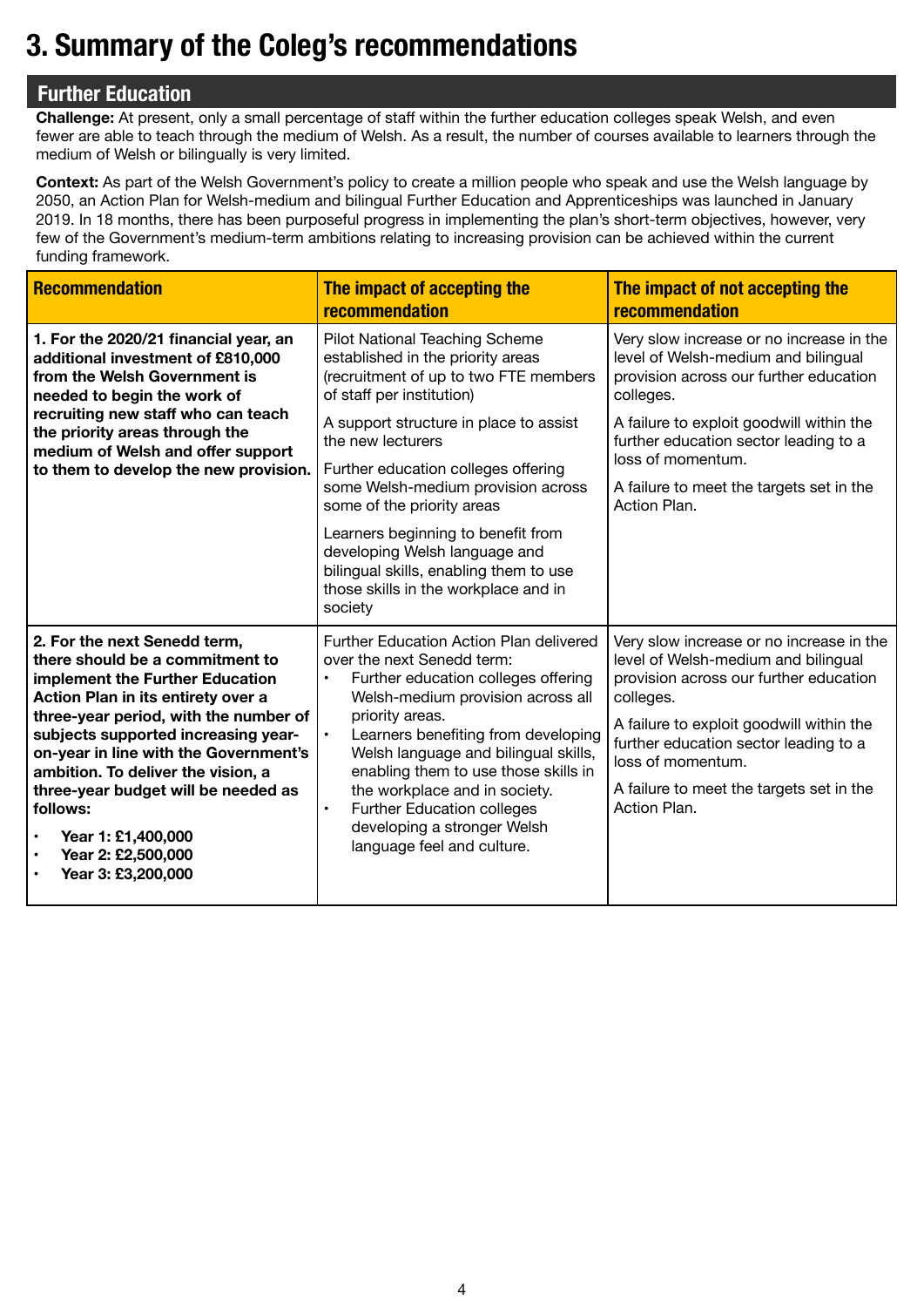# **Apprenticeships**

**Challenge:** At present, the number of Welsh-medium and bilingual training opportunities available is very limited, mainly due to a lack of qualifications and a lack of Welsh-medium trainers and assessors.

**Context:** The Welsh Government is committed to creating 100,000 new apprenticeships by the end of this Senedd term, and its Further Education and Apprenticeship Welsh-medium Action Plan makes a commitment to support more trainees to study bilingually. The Government does not currently set clear expectations for apprenticeship providers on their responsibilities to develop more Welsh-medium and bilingual training opportunities

| Recommendation                                                                                                                                                                                                                                                                                                                                    | The impact of accepting the<br>recommendation                                                                                                                                                                                                                                                                                                               | The impact of not accepting the<br><b>recommendation</b>                                                                                                                                                                                                                     |
|---------------------------------------------------------------------------------------------------------------------------------------------------------------------------------------------------------------------------------------------------------------------------------------------------------------------------------------------------|-------------------------------------------------------------------------------------------------------------------------------------------------------------------------------------------------------------------------------------------------------------------------------------------------------------------------------------------------------------|------------------------------------------------------------------------------------------------------------------------------------------------------------------------------------------------------------------------------------------------------------------------------|
| 3. The Government should ensure<br>that the agreements between them<br>and the apprenticeship providers,<br>which will next be reviewed in<br>2021, make clear references to the<br>Government's expectations in terms<br>of targets relating to the Welsh<br>language and bilingualism.                                                          | The Action Plan for Welsh-medium<br>Apprenticeships being delivered over<br>the next Senedd term:<br>Apprenticeship providers offering<br>Welsh-medium and bilingual<br>provision across the priority areas                                                                                                                                                 | Very slow increase or no increase in the<br>level of Welsh-medium and bilingual<br>provision across apprenticeship<br>providers.<br>A failure to exploit goodwill within the<br>sector – loss of momentum.<br>A failure to meet the targets set in the<br><b>Action Plan</b> |
| 4. For the next Senedd term, a<br>reasonable budget should be<br>allocated to the Coleg to ensure<br>that national support structures<br>are put in place. These structures<br>would enable the Coleg to plan<br>strategically, influence targets and<br>implement specific projects:<br>Year 1: £500,000<br>Year 2: £725,000<br>Year 3: £865,000 | The Action Plan for Welsh-medium<br>Apprenticeships being delivered over<br>the next Senedd term:<br>Trainees benefiting from developing<br>$\bullet$<br>Welsh language and bilingual skills,<br>enabling them to use those skills in<br>the workplace and in society.<br>Workplaces developing a stronger<br>$\bullet$<br>Welsh language feel and culture. | Very slow increase or no increase in the<br>level of Welsh-medium and bilingual<br>provision across apprenticeship<br>providers.<br>A failure to exploit goodwill within the<br>sector - loss of momentum.<br>A failure to meet the targets set in the<br><b>Action Plan</b> |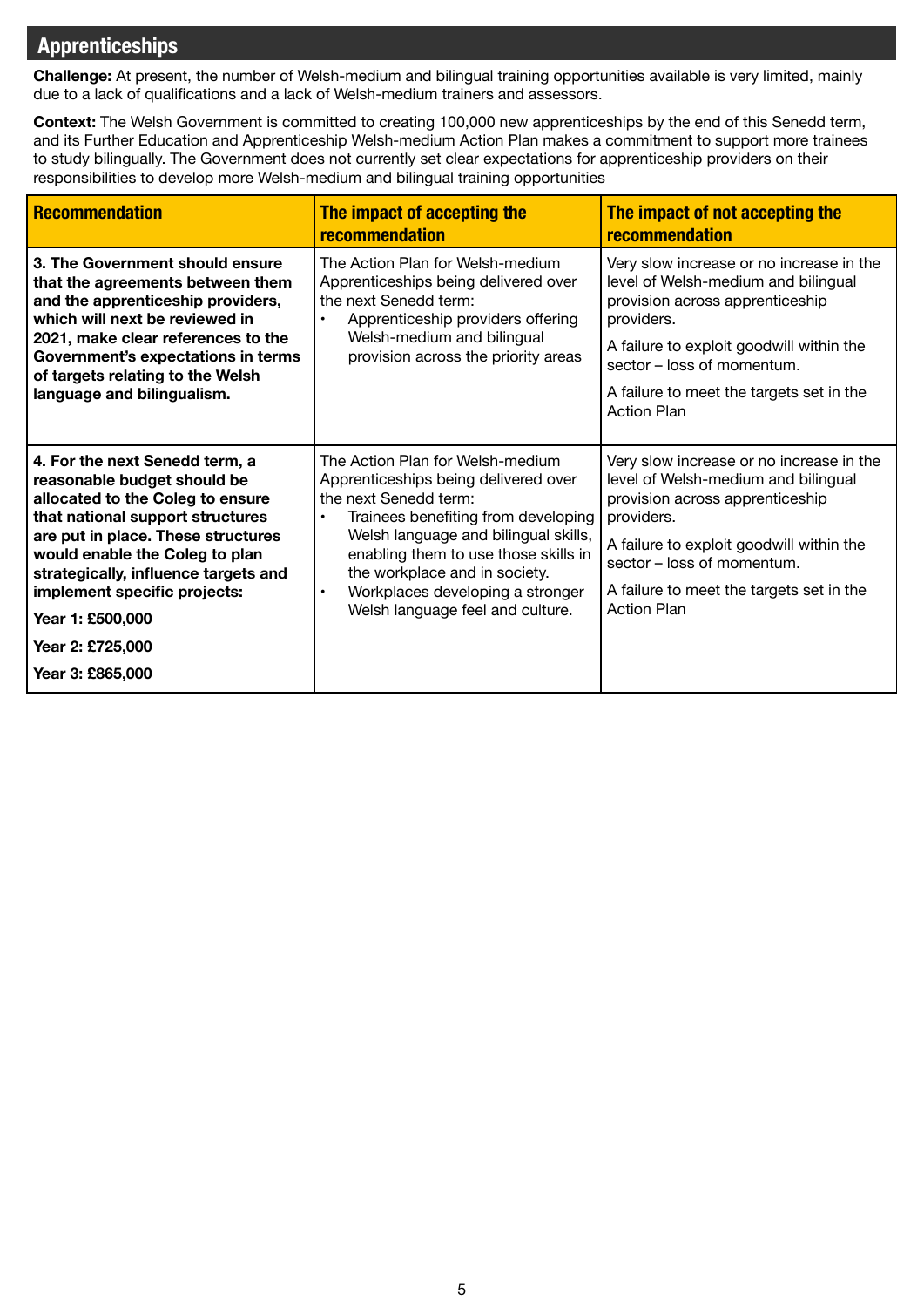# **Higher Education**

**Challenge:** The Coleg's core budget for the higher education sector has remained static since 2016, meaning that coping with the increasing cost of maintaining Welsh-medium provision, e.g. pay rises, pensions and inflation, has been a matter of great concern for universities. The Covid-19 pandemic has added unprecedented financial pressure on our universities.

**Context:** The position of the Welsh language in higher education has been transformed over the last decade and the Coleg, in collaboration with the universities, has achieved this in a challenging, competitive and changing environment. Although the position of higher education in Wales is fragile at present, leading to challenges in maintaining Welsh-medium provision at many universities in the face of cuts, there are many opportunities to attract new audiences to Welsh-medium and bilingual higher education.

| <b>Recommendation</b>                                                                                                                                                                                                                                                                                                                                                                                                                                                                                                                                                          | The impact of accepting the<br><b>recommendation</b>                                                                                                                                                                                                                                                                                                                                                                                                                                                                                                                                                                                                                                | The impact of not accepting the<br><b>recommendation</b>                                                                                                                                                                      |
|--------------------------------------------------------------------------------------------------------------------------------------------------------------------------------------------------------------------------------------------------------------------------------------------------------------------------------------------------------------------------------------------------------------------------------------------------------------------------------------------------------------------------------------------------------------------------------|-------------------------------------------------------------------------------------------------------------------------------------------------------------------------------------------------------------------------------------------------------------------------------------------------------------------------------------------------------------------------------------------------------------------------------------------------------------------------------------------------------------------------------------------------------------------------------------------------------------------------------------------------------------------------------------|-------------------------------------------------------------------------------------------------------------------------------------------------------------------------------------------------------------------------------|
| 5. The Coleg's core grant for higher<br>education should be increased<br>equivalent to an inflationary increase<br>since 2011 in order to:<br><b>Maintain the provision already</b><br>being funded;<br><b>Expand the provision;</b><br>$\bullet$<br>Attract new audiences.<br>(The increase could be funded from<br>a variety of sources including the<br><b>Welsh Government's core budget for</b><br>higher education, any post-Covid-19<br>recovery fund or from any dividend<br>that comes in the future as a result<br>of the recommendations of the<br>Diamond report.) | Maintaining and consolidating the<br>current Welsh medium provision.<br>Increased opportunities within existing<br>models including strengthening joint<br>working between institutions as<br>blended learning is introduced.<br>Increased provision in foundation<br>degrees, apprenticeship degrees,<br>part-time degrees and postgraduate<br>degrees, as well as support for a<br>limited number of areas where it is not<br>currently possible to study in Welsh.<br>Increased provision specifically tailored<br>for students who are less confident in<br>their Welsh language skills.<br>Widened access and new audiences<br>being attracted to Welsh in higher<br>education | Welsh-medium provision in higher<br>education making no gains, and<br>shrinking in a number of areas.<br>Welsh medium provision within higher<br>education only available to fluent and<br>confident Welsh speaking students. |

### **Training a sufficient supply of teachers with Welsh and bilingual skills**

**Challenge:** At present, it is inevitable that the current targets for increasing the number of teachers who teach through the medium of Welsh will not be reached, including those teaching Welsh as a subject in the secondary sector.

**Context:** Ensuring a sufficient supply of Welsh-medium teachers, lecturers and trainers will be vital to the success of Cymraeg 2050. The Coleg has no planning role in this area.

| <b>Recommendation</b>                                                                                                                                                                                                                                                                                                                                                                                                                                                                                                                        | The impact of accepting the<br>recommendation                                                                                                                                                                                                                                                                                                                                                    | The impact of not accepting the<br>recommendation                                                                                                                                                                       |
|----------------------------------------------------------------------------------------------------------------------------------------------------------------------------------------------------------------------------------------------------------------------------------------------------------------------------------------------------------------------------------------------------------------------------------------------------------------------------------------------------------------------------------------------|--------------------------------------------------------------------------------------------------------------------------------------------------------------------------------------------------------------------------------------------------------------------------------------------------------------------------------------------------------------------------------------------------|-------------------------------------------------------------------------------------------------------------------------------------------------------------------------------------------------------------------------|
| 6. A close strategic relationship<br>should be established between the<br><b>Coleg and the Education Workforce</b><br>Council (EWC) in order to put national<br>arrangements in place to train<br>teachers with Welsh language and<br>bilingual skills.<br>In the first instance, the Coleg would<br>need additional funding of £200,000<br>per annum to undertake such a role.<br>This would enable the Coleg to work<br>with the providers to support them<br>to them and secure budget to share<br>good practice and train/develop staff. | An experienced national body with<br>specific responsibilities working with the<br>EWC to lead on:<br>creating targets for training a<br>sufficient number of qualified<br>teachers:<br>working with partners to ensure<br>sufficient high-quality provision;<br>working with partners to ensure<br>that sufficient numbers are enrolled<br>to train as teachers in the Welsh-<br>medium sector. | Welsh Government failing to supply<br>enough Welsh language and bilingual<br>teachers and failing to meet the growing<br>demand for qualified teachers created<br>by the Welsh in Education Strategic<br>Plans (WESPs). |

### **Developing a bilingual NHS workforce**

**Challenge:** Health Boards across Wales currently report that recruiting a bilingual workforce is a significant challenge.

**Context:** The Welsh Government has set out a clear vision in its **[More Than Just Words strategy](https://gov.wales/sites/default/files/publications/2019-07/more-than-just-words-action-plan-2019-2020.pdf)** for providing health and care services to the people of Wales in their language of choice. Health Education and Improvement Wales (HEIW) is the body responsible for planning and developing the NHS workforce in Wales.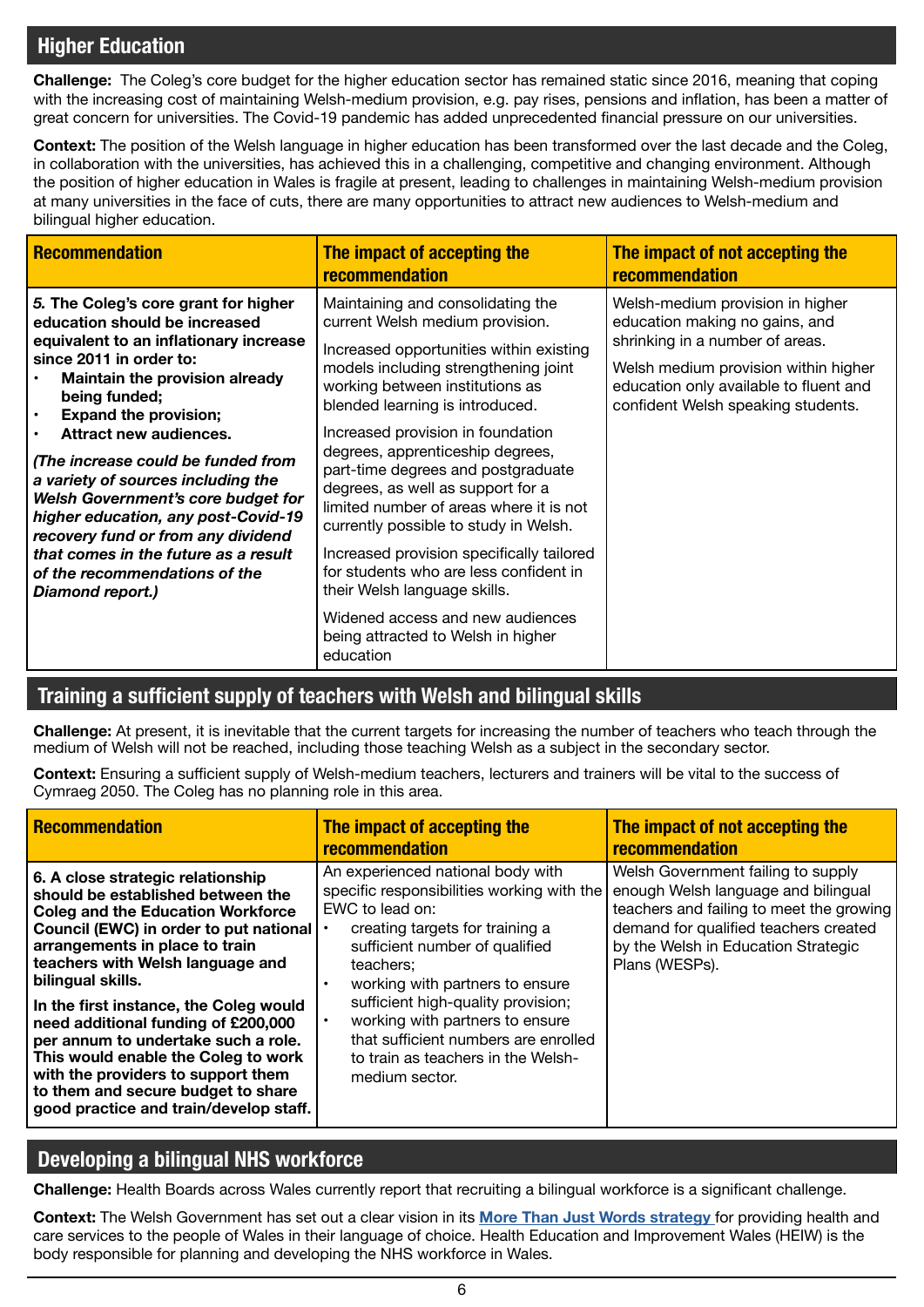| <b>Recommendation</b>                                                                                                                                                                                                                                                                         | The impact of accepting the<br>recommendation                                                                                                                                                                                                                                                                                                                                                                          | The impact of not accepting the recommendation                                                                                                                                                                                                                                                                                                                     |
|-----------------------------------------------------------------------------------------------------------------------------------------------------------------------------------------------------------------------------------------------------------------------------------------------|------------------------------------------------------------------------------------------------------------------------------------------------------------------------------------------------------------------------------------------------------------------------------------------------------------------------------------------------------------------------------------------------------------------------|--------------------------------------------------------------------------------------------------------------------------------------------------------------------------------------------------------------------------------------------------------------------------------------------------------------------------------------------------------------------|
| 7. A close strategic<br>relationship should be<br>established between HEIW<br>and the Coleg Cymraeg<br>in order to agree suitable<br>targets and goals and<br>develop bespoke plans to<br>increase the Welsh language<br>and bilingual skills of the<br>health service workforce in<br>Wales. | The Welsh Government<br>and health boards making<br>significant progress towards<br>meeting the aims of the More<br>Than Just Words strategy.<br>Health boards reporting that<br>recruiting a bilingual workforce<br>is less of a challenge than was<br>previously the case.<br>The people of Wales more likely<br>to be able to communicate<br>effectively with care providers,<br>leading to better quality of care. | Very slow or no progress in achieving the aims of the<br>More Than Just Words strategy.<br>Health boards continuing to report that recruiting a<br>bilingual workforce is a significant challenge.<br>The people of Wales continuing to have difficulty<br>accessing health and care services through the medium<br>of Welsh, meaning the quality of care suffers. |

# **Working together across the post-compulsory sector**

**Challenge:** Ensure that the entire post-compulsory sector commits to working with the Coleg in an effective and strategic way to support the aim of increasing Welsh-medium and bilingual provision.

**Context:** The proposed changes to the post-compulsory sector in Wales and the current Government's plans to establish a new Commission for Tertiary Education and Research (CTER) presents an opportunity to achieve this.

| <b>Recommendation</b>                                                                                                                                                                                                                           | The impact of accepting the<br>recommendation                                                                                                                                                                                                                                                                 | The impact of not accepting the<br>recommendation                                                                       |
|-------------------------------------------------------------------------------------------------------------------------------------------------------------------------------------------------------------------------------------------------|---------------------------------------------------------------------------------------------------------------------------------------------------------------------------------------------------------------------------------------------------------------------------------------------------------------|-------------------------------------------------------------------------------------------------------------------------|
| 8. A close and strategic relationship<br>should be established between the<br>Coleg and any new body in order<br>to facilitate effective collaboration<br>across the post-compulsory sector<br>in Wales and increase Welsh-medium<br>provision. | The entire post-compulsory sector<br>working together to achieve the aims of<br>the Cymraeg 2050 strategy.<br>Progression pathways created which<br>encourage learners, trainees and<br>students to continue with their Welsh<br>language studies and to use their Welsh<br>language skills in the workplace. | Lack of cooperation within the sector<br>slows progress in terms of increasing<br>Welsh-medium and bilingual provision. |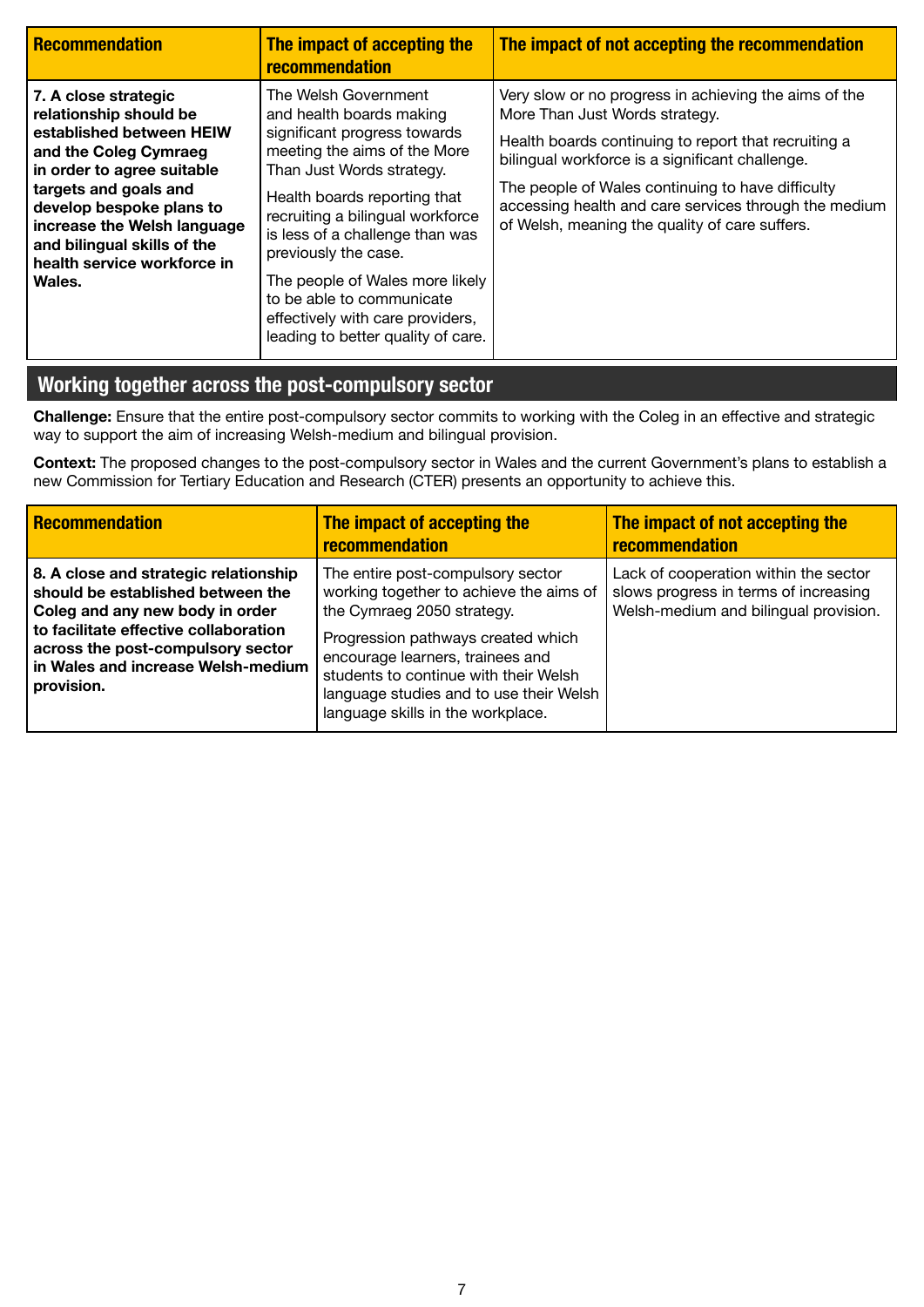# <span id="page-7-0"></span>**4. In focus: the post-16 sectors and higher education**

# **a. Welsh-medium and bilingual further education**

# **i. Vision**

The Coleg's vision for the further education sector is to ensure that the Welsh language is accessible to all.

To achieve this, a skills development model should be utilised, to increase levels of awareness, understanding, confidence and fluency, which will lead to the upskilling of everyone in the sector. To achieve this, we need to ensure:

- an increase in the level of support for learners to use and develop their Welsh language skills;
- sufficient staffing capacity at a range of linguistic levels to support apprentices;
- bilingual and Welsh-medium provision being developed in colleges across the country; and
- sufficient resources and qualifications being available to support this learning through the medium of Welsh.

Employers also have a key role in identifying and creating the demand for Welsh language skills in workplaces.

# **ii. Context**

Since the Education Minister launched the **[Further Education and Apprenticeship Welsh-medium Plan](http://www.colegcymraeg.ac.uk/en/media/main/2015colegcymraeg/dogfennau/s-2210/towardscymraeg2050.pdf)** in January 2019, the Coleg has worked effectively with its partners and laid firm foundations to deliver on the Government's commitment to increase Welsh-medium and bilingual provision in those sectors.

During the last 18 months, at the level of planning and developing a support structure, the Coleg has undertaken purposeful work and has seen promising progress:

- We have published new resources to support Welsh-medium learning in health and care as well as language awareness resources that will be used by all apprentices reaching B3 in their learning activity.
- We have awarded six grants worth over £250,000 to develop provision in health and care, childcare and public services.
- We have launched an ambassadors' scheme across Wales for the further education and apprenticeships sector.
- We have developed effective relationships with key partners to implement specific elements of the Action Plan;
- We have identified important budgets that are already being used to support important themes within the action plan and have agreed with the bodies that hold those budgets how they could be used strategically, e.g. Qualifications Wales and the National Centre for Learning Welsh;
- We have worked with the National Centre for Learning Welsh to launch Apprenticeship Work Welsh, and continue to subcontract the Further Education Work Welsh scheme to ColegauCymru to coordinate on our behalf.Rydym wedi gweithio gyda'r Ganolfan Dysgu Cymraeg er mwyn lansio Cymraeg Gwaith Prentisiaethau ac yn parhau i isgontractio'r cynllun Cymraeg Gwaith Addysg Bellach i GolegauCymru, er mwyn i GolegauCymru ei gydlynu ar ein rhan.

The impact of Covid-19 on Welsh language and bilingual provision has caused us concern – it is possible that the small steps already undertaken could be undermined by the changes brought about in light of the pandemic. We have been trying to mitigate these risks by working with the funded projects in order to bring together provision across Wales in a more strategic and coherent way to maximise impact on learners across the country to create bilingual blended learning provision for health and social care, childcare and public services.

#### **However, despite the progress outlined above, and in light of concerns surrounding the pandemic, delivering on the plans set out in the Further Education and Apprenticeship Action Plan requires a detailed consideration and prioritisation of the resources required.**

One of the key aspects highlighted by further education institutions (FEIs) and apprenticeship providers is the lack of staff who are able to teach in Welsh. This is confirmed by EWC data collated as part of a Welsh Government project.

The data shows that only 15% of lecturers speak Welsh – with only 11% reporting that they can teach through the medium of Welsh.<sup>1</sup> The data also identifies the situation in relation to specific subjects. In the three priority subjects, the numbers who speak Welsh are generally slightly higher (but lowest in Health and Care). Furthermore, the pattern across the further education institutions varies considerably by location and by subject. Note that only two colleges across Wales have capacity in the three priority areas. Furthermore, statistics recently released by the Welsh Government show that, in 2018/19, only 9% of learning activities in the further education sector were through the medium of Welsh and/or included bilingual elements.<sup>2</sup>

<sup>1</sup> **[https://www.ewc.wales/site/index.php/cy/ystadegau-ac-ymchwil/ystadegau-r-gweithlu-addysg.html](https://www.ewc.wales/site/index.php/cy/ystadegau-ac-ymchwil/ystadegau-r-gweithlu-addysg.html t.26. )** t.26.

<sup>2</sup> **[https://gov.wales/sites/default/files/statistics-and-research/2020-02/further-education-work-based-learning-and-community-learning-august-](https://gov.wales/sites/default/files/statistics-and-research/2020-02/further-education-work-based-learning-and-community-learning-august-2018-july-2019-031.pdf)[2018-july-2019-031.pdf](https://gov.wales/sites/default/files/statistics-and-research/2020-02/further-education-work-based-learning-and-community-learning-august-2018-july-2019-031.pdf)**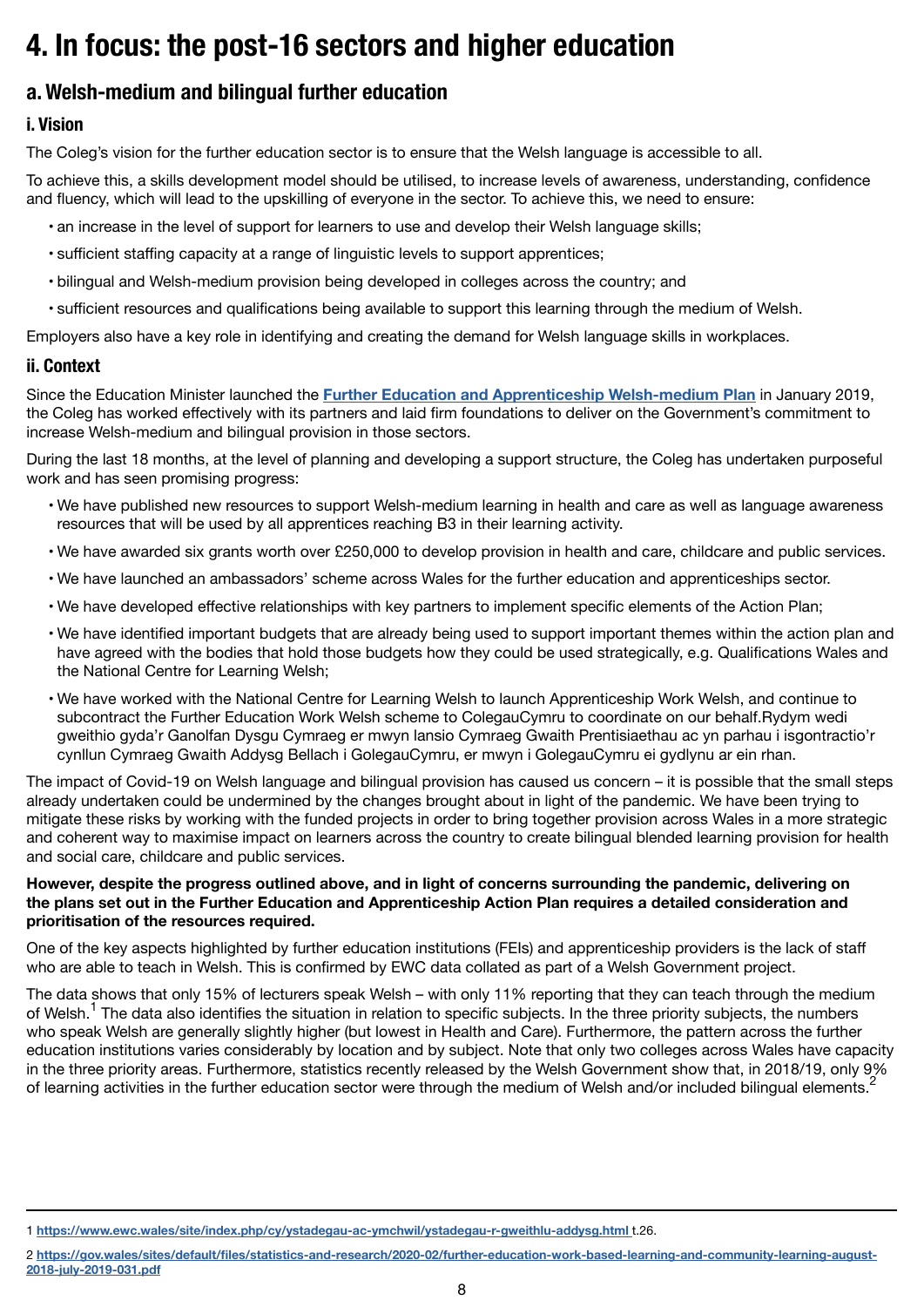#### <span id="page-8-0"></span>**iii. Priorities and recommendations**

#### **Short term plans (2020/21)**

Our experience in higher education has shown that there is an urgent need to start undertaking deliberate planning and appropriate investment by subject in order to address the current lack of provision. The plan needs to be flexible and pragmatic enough to address the needs and priorities of the different institutions or providers.

For 2020/21, we have identified three existing budgets to support specific aspects of the Plan's next period: the Qualifications Wales budget for translating further education and apprenticeship qualifications into Welsh (£180,000) and staff training budget (c. £200,000). The Coleg – in partnership with the National Centre for Learning Welsh – has also secured a commitment to fund language training for staff in the further education sector worth up to £300,000 over the coming year. The Coleg is already working with the Government and its partners to ensure that the three budgets are allocated in accordance with the Plan's priorities.

In order to address the current lack of provision, it is suggested that action be taken at two levels:

- In order to increase the number of staff teaching through the medium of Welsh across the priority subjects areas and to ensure that FEIs can deliver provision in all three subject areas a pilot bilingual teaching scheme is proposed with a budget to appoint up to 2 FTE lecturers in each FEI (in accordance with the findings of the mapping exercise and FEI priorities). We will work closely with each FEI to understand their needs and priorities to appoint up to 2 FTE lecturers and also hold discussions around whether a shared resource would be appropriate. As the FE and Apprenticeships action plan targets all learners to develop their Welsh language skills, staff capacity needs to increase drastically in order to deliver this vision.
	- In order to support the newly appointed lecturers in the FEIs it is recommended that there is a need for a Curriculum Development Officer in order to work with the individual lecturers as well as the creation of an online system to support with the development of new provision in the FEIs and enhance the learner experience. The aim will be to provide hands on support to around 25 existing and newly appointed lecturers as part of this subject pilot.

The cost of funding both schemes for the 2020/21 financial year would be as follows:

| <b>Priorities</b>                                                                                        | <b>Additional budget</b> |
|----------------------------------------------------------------------------------------------------------|--------------------------|
| Pilot National Teaching Scheme in the priority areas (up to<br>two FTE members of staff per institution) | £750,000                 |
| Creation of a support structure for the newly appointed<br>lecturers in the FEI's:                       |                          |
| • Curriculum Development Officer                                                                         | £35,000                  |
| • Online support to develop provision                                                                    | £25,000                  |
|                                                                                                          | £810,000                 |

**Recommendation 1:** For the financial year 2020/21, an additional Welsh Government investment of £810,000 is needed to begin the work of recruiting new staff who can teach the priority areas through the medium of Welsh and putting support structures in place to support them to develop new provision.

#### **Medium term plans (2021/22 and beyond)**

- Health and care
- Childcare
- Public services, such as the police and fire service
- Sports
- Performing arts
- Business
- Construction
- Agriculture

Following a pilot year in 2020/21 as outlined above, it is suggested that we should proceed with extending Welsh-medium provision within our colleges in 2021/22 and beyond with a focus on the priority areas. In order to make holistic and sustainable progress, in line with the Action Plan, national support structures will also need to be put in place. This will mean the Coleg will be able to offer educators support and coordinate planning work, including:

- Establishing subject forums
- Organising progression activities
- Creating Welsh language resources based on the recommendations of the subject specialists
- Organising Industry Dialogue events
- Employing Development Officers in training, curriculum and marketing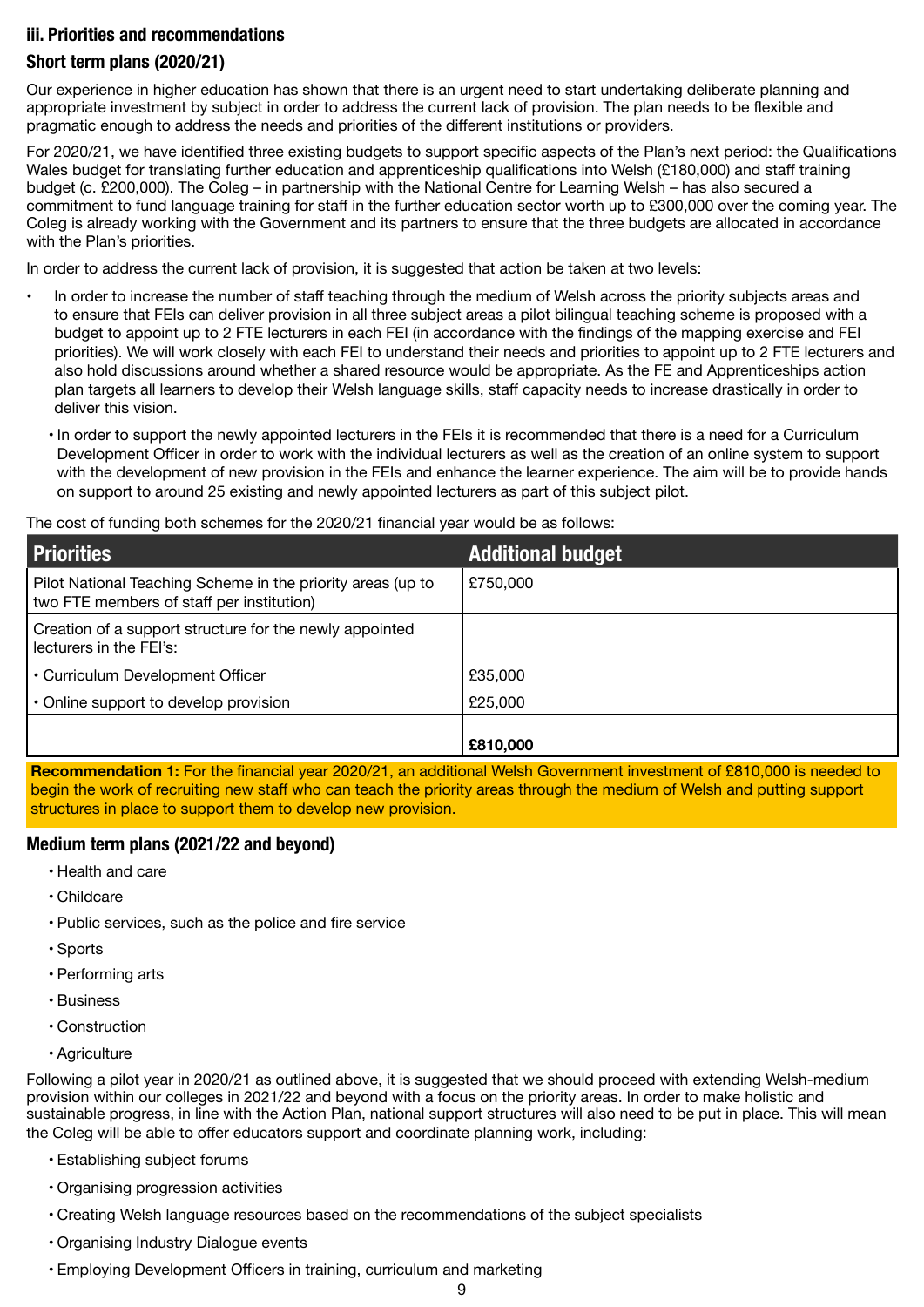<span id="page-9-0"></span>In order to create a Welsh language culture and community within the further education colleges and ensure sustainable growth in the professional and social use of Welsh in our communities, clear emphasis is also needed on supporting a bilingual environment and ethos in the further education institutions and the workplace. This element of the strategy is as important as increasing the staffing levels. In terms of creating a Welsh language ethos and culture, our ambition by 2025/26 is that every college will have:

- A branch officer;
- A programme of language promotion activities;
- At least three ambassadors.

By taking a holistic and sustainable approach to the work of planning the enrichment of provision, we can be sure that the plan will have the maximum impact.

To deliver the vision, a three-year budget will be needed as follows:

| Year             | <b>Budget</b> |
|------------------|---------------|
| Year 1 (2021/22) | £1,400,000    |
| Year 2 (2022/23) | £2,500,000    |
| Year 3 (2023/24) | £3,200,000    |

**Recommendation 2:** For the next Senedd term, there should be a commitment to implement the Action Plan in its entirety over a three-year period, with the number of subjects supported increasing year-on-year in line with the Government's ambition. To deliver the vision, a three-year budget will be needed as follows: Year 1: £1,400,000, Year 2: £2,500,000, Year 3: £3,200,000

## **b. Welsh-medium and bilingual apprenticeships**

#### **i. Vision**

The Coleg's vision for the apprenticeship sector is to ensure that the Welsh language is accessible to all.

To achieve this, a similar skills development model should be utilised to the one outlined above for the further education sector, to increase the level of awareness, understanding, confidence and fluency of everyone in the sector. To achieve this, we need to ensure:

- an increase in the level of support for apprentices to use and develop their Welsh language skills;
- sufficient staffing capacity at a range of linguistic levels to support apprentices;
- Welsh-medium and bilingual apprenticeships being developed across the country; and
- sufficient resources and qualifications being available to support this learning through the medium of Welsh.

There is also a key role for employers in this area, specifically in identifying and creating the demand for Welsh language skills in workplaces and providing support in mentoring apprentices in the workplace.

#### **ii. Context**

In terms of the workforce, in the apprenticeship sector only 10% report being able to speak Welsh and only 7% can teach through the medium of Welsh.<sup>3</sup> Statistics recently released by the Welsh Government also show that, in 2018/19, only 12% of learning activities relating to work-based learning were provided through the medium of Welsh and/or included bilingual elements.4 These low percentages highlight the work to be done in this sector to deliver the aim of increasing Welsh language training opportunities.

The Coleg is already working in partnership with NTfW and Qualifications Wales to ensure that more qualifications and assessments are available bilingually. Qualifications Wales has a policy which states that all approved qualifications are expected to be available in Welsh. However, this expectation does not include a significant number of qualifications currently offered in the post-16 sector

#### **iii. Coleg priorities and recommendations**

In collaboration with Qualifications Wales and the apprenticeship providers, the Coleg is undertaking a formal mapping exercise so that it is in a position to identify the priorities that need to be addressed. The results of the mapping exercise will inform the funding decisions of Qualifications Wales and the Coleg in translating qualifications into Welsh using the £180,000 budget that Qualifications Wales has for this purpose for 2020/21. We will ensure that the apprenticeship sector budget for co-ordination and promotion (c. £50,000) is aligned with the Action Plan. The Coleg – in partnership with the National Centre for Learning Welsh – has also secured a commitment to fund language training worth up to £100,000 over the coming year.

<sup>3</sup> **<https://www.ewc.wales/site/index.php/cy/ystadegau-ac-ymchwil/ystadegau-r-gweithlu-addysg.html>** t.26.

<sup>4</sup> **[https://gov.wales/sites/default/files/statistics-and-research/2020-02/further-education-work-based-learning-and-community-learning-august-](https://gov.wales/sites/default/files/statistics-and-research/2020-02/further-education-work-based-learning-and-community-learning-august-2018-july-2019-031.pdf)[2018-july-2019-031.pdf](https://gov.wales/sites/default/files/statistics-and-research/2020-02/further-education-work-based-learning-and-community-learning-august-2018-july-2019-031.pdf)**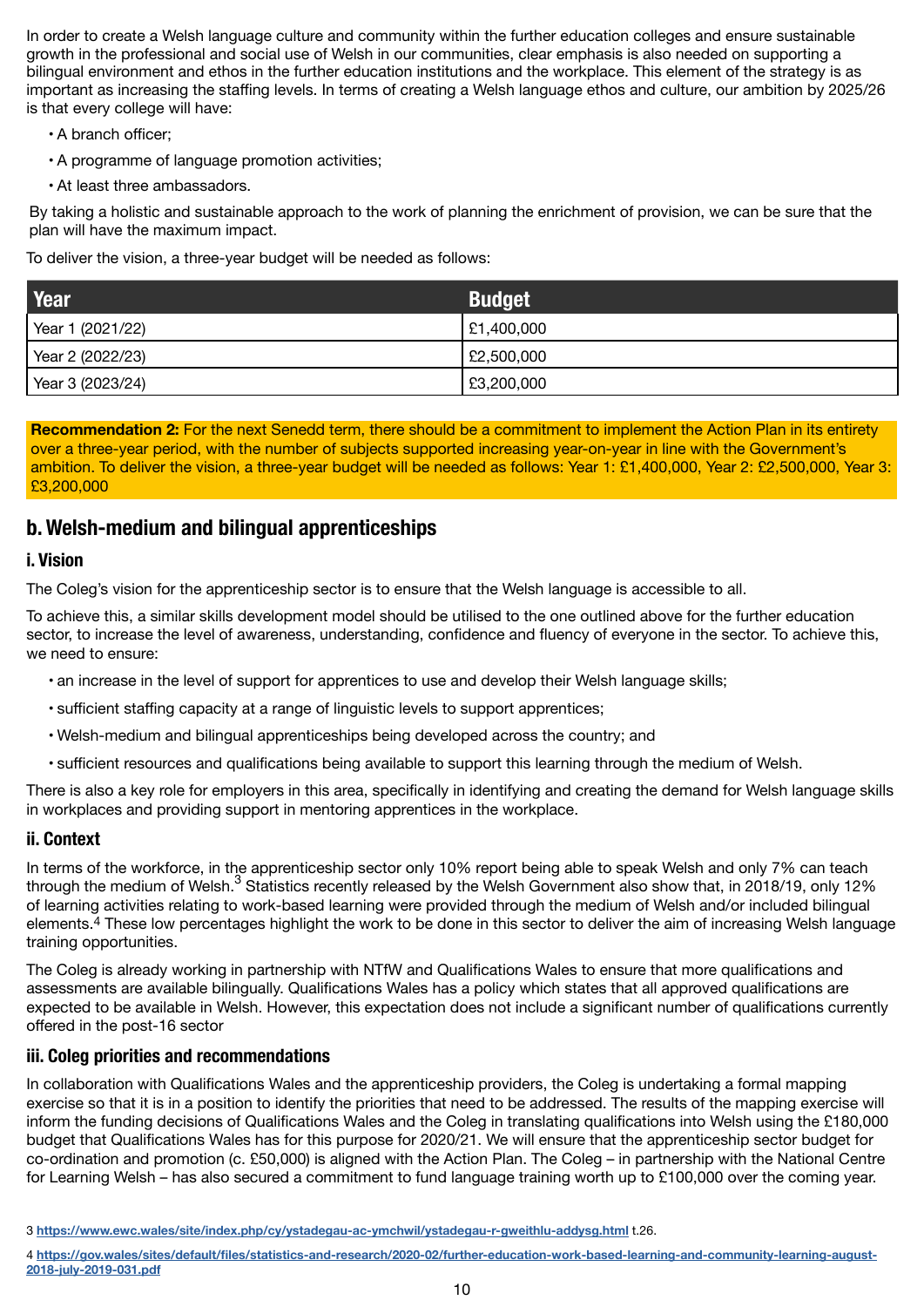<span id="page-10-0"></span>Beyond the activities outlined above, the Coleg believes that the most effective way of meaningfully increasing Welshmedium provision in the apprenticeship sector in Wales is to ensure that the agreements between the Welsh Government and apprenticeship providers, to be next reviewed in 2021, make clear reference to the Government's expectations in terms of the Welsh language. As part of the contractual process, specific targets could be set for the number of Welsh-medium and bilingual apprenticeships – varying the targets according to employment area and apprentice skills. This would ensure that there are clear benefits for providers of developing provision, and that there are funding implications for the provider if no progress is made. Such an arrangement would also lead to purposeful work to support apprentices to pursue their qualifications through the medium of Welsh, to ensure that sufficient numbers of tutors and assessors are available and to ensure that bilingual qualifications are available across a wide range of areas.

**Recommendation 3:** The Government should ensure that the agreements between them and the apprenticeship providers, which will next be reviewed in 2021, make clear references to the Government's expectations in terms of the Welsh language.

With clear guidance from the Government at a contractual level, we outline below a relatively small budget for the Coleg Cymraeg to ensure that national support structures are in place and that specific bilingual resources are developed to support the apprentice and provider:

| Year             | <b>Budget</b> |
|------------------|---------------|
| Year 1 (2021/22) | £500,000      |
| Year 2 (2022/23) | £725,000      |
| Year 3 (2023/24) | £865,000      |

Such a budget would enable the Coleg to:

- plan strategically;
- influence Welsh-medium / bilingual targets in the apprenticeship sector;
- provide a structure to support this (development officers at the Coleg);
- implement specific projects such as ambassadors, employer champions, grants to support formal and informal activities, language promotion campaigns, employer engagement, resources to support the curriculum and subject forums.

**Recommendation 4:** A reasonable budget should also be allocated to the Coleg to ensure that national support structures are put in place: Year 1: £500,000, Year 2: £725,000 and Year 3: £865,000

### **c. Welsh in higher education**

#### **i. Vision**

The Coleg's Academic Plan for higher education is based on the principle that 'every student has the right to first-rate Welshmedium higher education'.<sup>5</sup> The Coleg aims to work with the universities to increase the study opportunities for students who wish to pursue a part of their degree studies through the medium of Welsh.

The Coleg's early years saw a focus on developing academic capacity and creating new lecturing posts, and the work to extend provision across as wide a range of subjects as possible continues. The Coleg's academic planning work for 2020 and beyond focuses on:

- Student experience that Welsh-medium students receive a first-class educational experience;
- Lecturers that there is a suitable number of lecturers to maintain the provision and to offer as wide a range of subjects as possible through the medium of Welsh;
- Curriculum that academic provision for students is provided in a cost-effective manner in as many disciplines as possible;
- Student Outcomes that Welsh-medium students achieve their full potential in terms of their achievement rates and success in gaining employment at the end of their studies or progressing to postgraduate study;
- Resources that the teaching of students is enhanced through the development of high-quality resources;
- Employability that workforce development needs in Wales are identified and contribute to the planning and development of provision;
- Sustainability that as many students as possible benefit from Welsh-medium higher education provision.

#### **ii. Context**

Since the Coleg was established in 2011, the position of the Welsh language in higher education has been transformed: there has been a significant increase at the universities in Welsh-medium provision, the choice offered to students and the number of students choosing to study some of their course through the medium of Welsh.

<sup>5</sup> Cynllun Academaidd y Coleg Cymraeg Cenedlaethol – Tuag at 2020 a thu hwnt (Ionawr 2017)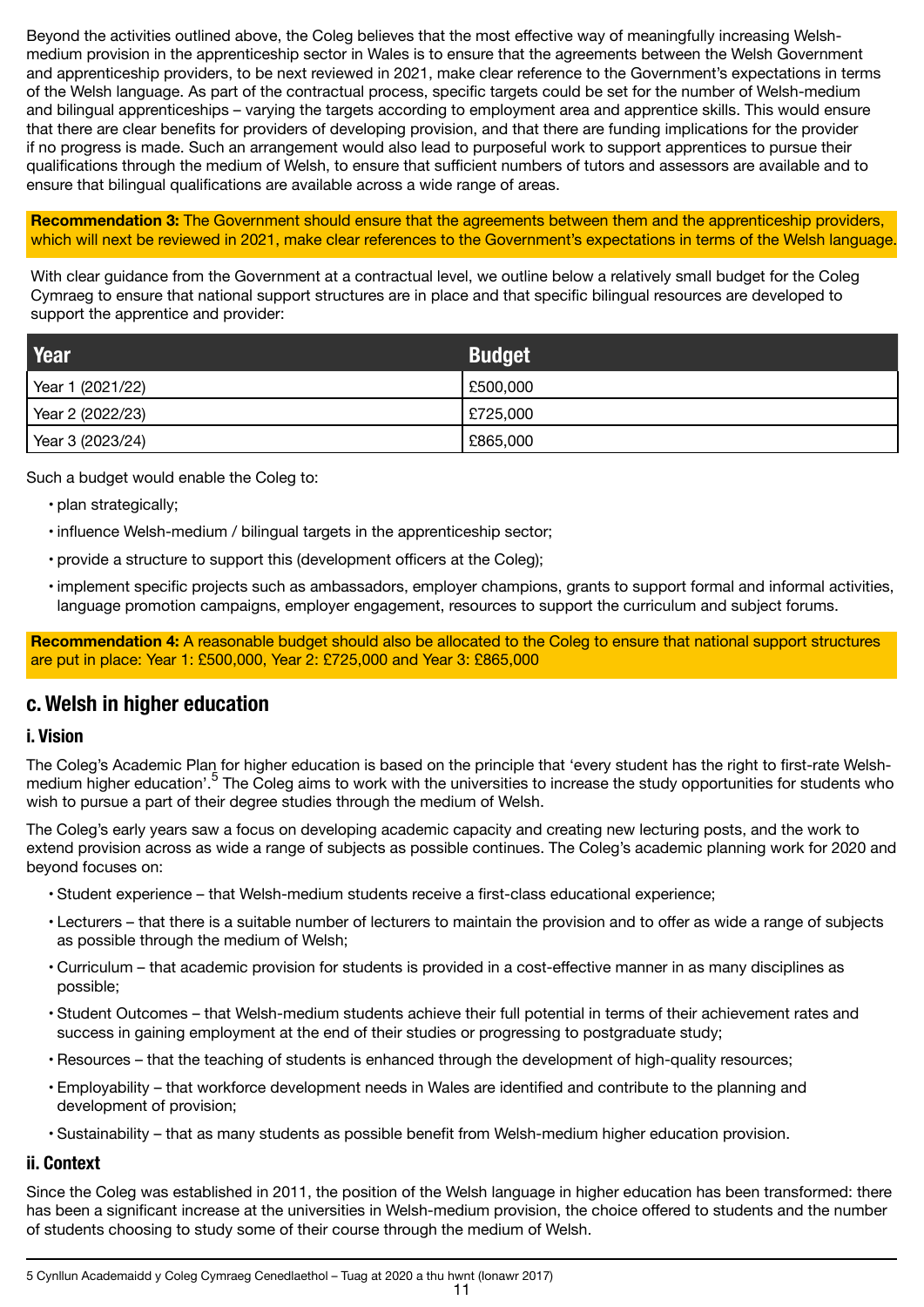<span id="page-11-0"></span>Over the last decade, the breadth of Welsh-medium provision at our universities has increased significantly and there are now around 1,000 courses available to study through the medium of Welsh. There is also now a robust community of Welshmedium lecturers and educators working in our universities across Wales. Coleg membership was open from the start, and, building on the success of the Academic Staffing Scheme, the Associate Lecturers scheme was launched in 2018. With over 300 members already, the scheme enables everyone who teaches through the medium of Welsh at a university to be an associate lecturer of the Coleg.

As a result of the significant developments in the provision and the increase in the number of lecturers and teachers, there has been an increase of over 2,000 in the number of full-time students studying at least a part of their course through the medium of Welsh since the Coleg was established, and an increase of around 400 in the numbers studying at least a third of their course in Welsh.

The Coleg, in collaboration with the universities, has achieved a great deal in a challenging, competitive and changing environment, and until recently has coped well with reduced resources as well as rapid technological advances and changes in the political climate.

However, the current period is financially very challenging for our universities, with particular concern surrounding the pattern of student choices over the next few years. The fact that a significant number chooses to study outside Wales is also a challenge. Many of our higher education institutions have had to make cuts, implement restructures and make a number of staff redundant in recent years and the Covid-19 pandemic has intensified these challenges further.

At the same time, the Coleg's core budget for the higher education sector has remained static since 2016, meaning that coping with the increasing cost of maintaining Welsh-medium provision, e.g. pay rises, pensions and inflation, has been a matter of great concern for universities.

#### **There is no doubt that Welsh-medium study opportunities for students would have shrunk over the last five years without the Coleg's budget, support and guidance. But there is no guarantee that a continuing static budget will be sufficient to protect existing provision from cuts.**

Nevertheless, the Coleg continues to plan ambitiously for the future, and has agreed a model with the Higher Education Funding Council for Wales (HEFCW) whereby all higher education providers will be expected in their Fee and Access Plans to aim to ensure that a certain percentage of their Welsh-medium students are studying part of their courses through the medium of Welsh. In the context noted, this model is a suitable way of setting targets and measuring the success of universities in meeting those targets.

#### **iii. Coleg priorities and recommendations**

The challenges outlined above will continue, and as a result of Covid-19 will intensify, over the next period. It is therefore vital that, during challenging economic times, the Coleg works flexibly and creatively to ensure the best use of its existing budget and to ensure that the Welsh language continues to be a language of study for an increasing number of students.

Over the next period, the Coleg's aims are to:

- Maintain the provision already being funded;
- Build on the progress seen by deepening and extending provision where appropriate;
- Develop new initiatives to widen access and attracting new audiences to the Welsh language in higher education.

#### **Maintain the provision already being funded**

As noted above, whilst the cost of maintaining Welsh medium provision in universities has increased as a result of an increase in lecturers' pay, pensions and inflation, the Coleg's grant has not increased since 2016.

Over the years, the universities have become increasingly reliant on the Coleg's funding to maintain their Welsh-medium provision, and even the subjects with a strong tradition of teaching through the medium of Welsh are experiencing a squeeze, and are less sustainable without the Coleg's support.

Increasing the Coleg's core grant for higher education would enable the Coleg to offer more support to departments already providing through the medium of Welsh in order to ensure that Welsh–medium lecturers' time is protected for the purpose of teaching through the medium of Welsh and that there is no reduction in current provision.

#### **Increasing opportunities within existing models**

By 2020, the Subject Grants scheme, which replaces the previous Staffing Scheme, will have reached capacity in terms of the core budget currently provided to the Coleg.

The Coleg is attempting to continue to increase the breadth of subjects available for study in Welsh, and this year has ventured into some new areas by providing relatively small Catalyst Grants for some subjects or universities where there had previously been no Welsh-medium provision, e.g. Dentistry and Veterinary Science. This scheme has been successful, but with the funding available, there is no guarantee that it will be possible to continue offering ongoing support to these departments, or to extend the breadth of provision further before the commitments exceed the budget.

With a modest budget increase, it would be possible to:

• Support universities already in receipt of a Subject Grant to reach and exceed their targets. Some universities are keen to deepen the study experience available to students by doubling the number of credits available through the medium of Welsh (i.e. increasing from 40 credits per year to 80 credits), while all are keen to increase the number of students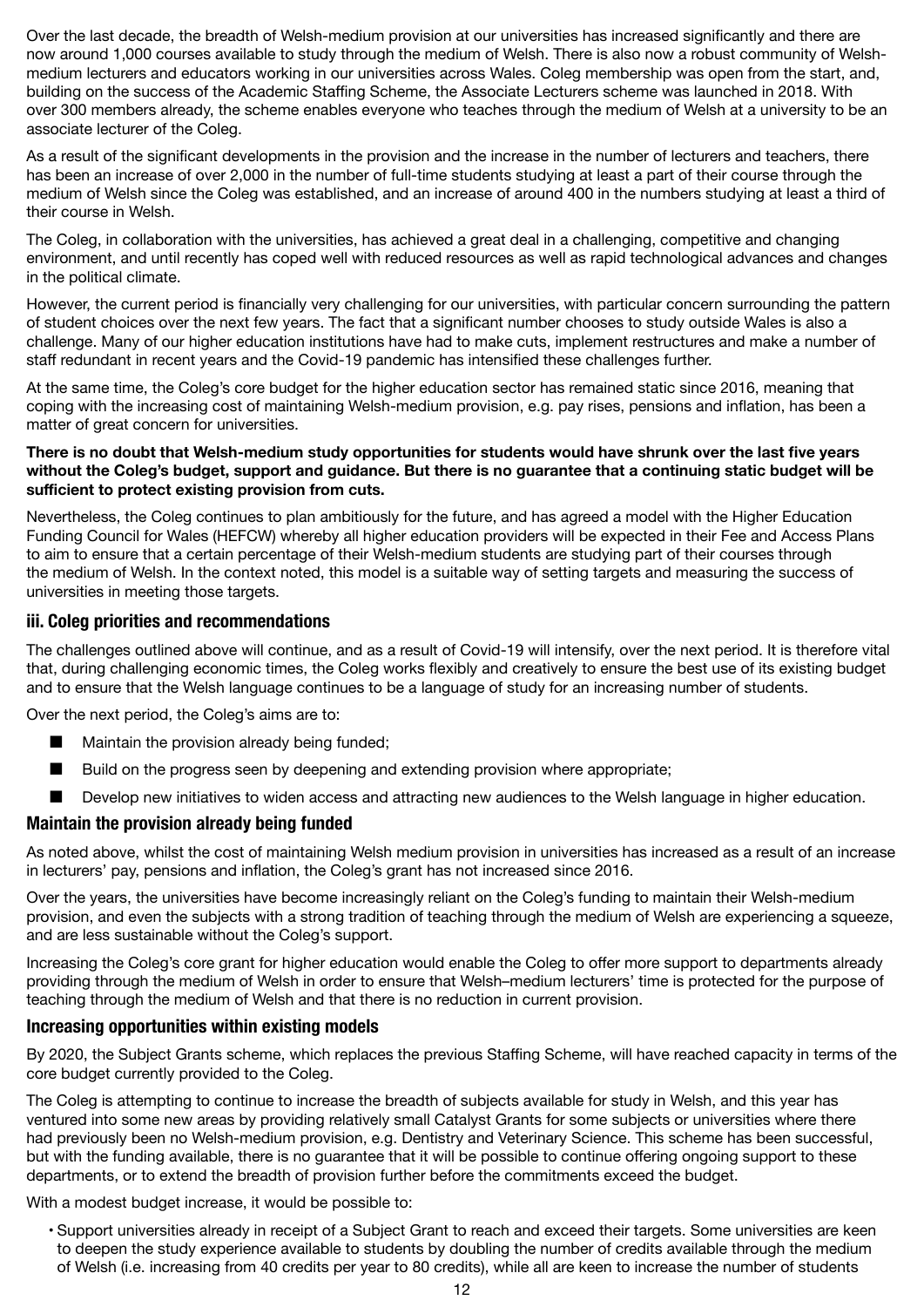<span id="page-12-0"></span>enrolling on the provision.

- Ensure that developments in blended learning in the face of Covid-19 include Welsh-medium and bilingual provision and that this is mainstreamed. This development offers significant opportunities to promote cooperative activity and sharing expertise.
- Increase the number of subjects that include an element of Welsh-medium teaching, e.g. healthcare subjects such as Optometry, Radiography and Occupational Health as well as Architecture, Town and Country Planning, and Educational Psychology.
- Increase the number of subject-specific placements, in order to give students a real choice. This would only be appropriate if student numbers allowed.

#### **Widening access and attracting new audiences**

The Coleg's current funding models focus on full-time undergraduate provision, and support departments that offer students 'substantial' study opportunities (i.e. where at least a third or two thirds of the degree scheme can be studied through the medium of Welsh).

However, with a reasonable budget increase, there are many opportunities to extend provision beyond those limits, widening access to the Welsh language and seeking to appeal to new audiences including:

- Deepening the mode of study, and ensuring Welsh-medium growth in postgraduate provision, post-qualifying provision, foundation degrees, 'access to higher education' provision, higher education in further education provision, work-based provision, continuing professional development, etc;
- Maintaining the language skills of students who do not have the opportunity or do not choose to study a third or more of their degree course through the medium of Welsh. This may include offering provision of between 10 and 30 credits a year, which would enable students to use their Welsh at higher education level, build their confidence and maintain and develop their bilingual skills. The data shows that there is a significant potential pool of students at Welsh universities who lack confidence in their language skills, and/or describe themselves as 'not fluent'. While fluent speakers are most likely to enrol on Welsh-medium modules, there are about twice as many non-fluent students. By planning dedicated provision for this audience, we could improve their language skills and give them the confidence and language tools needed to join the bilingual workforce.

The Coleg has supported an experimental scheme at the University of South Wales this year to provide employability modules that combine language skills and workplace skills training, and contribute to the effort to create a bilingual professional workforce and achieve one of the key aims of the Million Welsh Speakers strategy. With an appropriate budget, this scheme could be replicated across all universities, in order to ensure that all students, whatever the degree course, have the opportunity to study through the medium of Welsh while at university.

• By emulating the pyramid model of the post-16 sector, additional funding for the HE sector could also be used to create bespoke provision for non-Welsh speaking students, such as language awareness modules, Welsh for beginners, etc. This would also contribute significantly to the aims and objectives of the Million Welsh Speakers strategy.

**Recommendation 5:** The Coleg's core grant for higher education should be increased equivalent to an inflationary increase since 2011. The increase could be funded from a variety of sources including the Welsh Government's core budget for higher education, any post-Covid-19 recovery fund or from any dividend that comes in the future as a result of the recommendations of the Diamond report.

### **d. Training a sufficient supply of teachers with Welsh and bilingual skills**

Ensuring a sufficient supply of Welsh-medium teachers, lecturers and trainers will be vital to the success of the Welsh Government's Cymraeg 2050 strategy. At present, the Coleg believes it is inevitable that the current targets for increasing the number of teachers who teach through the medium of Welsh will not be reached, including those teaching Welsh as a subject in the secondary sector.

The Welsh language Commissioner published a **[briefing note](http://www.comisiynyddygymraeg.cymru/English/Publications%20List/The%20Welsh%20language%20and%20the%20statutory%20education%20workforce%20in%20Wales.pdf)** in August of this year regarding the challenges in the field of training Welsh-medium and bilingual teachers and the Coleg shares a number of the concerns outlined in the paper.

It appears that various activities are underway to try to address the challenges, but from discussions with stakeholders it is not clearthat long-term planning based on data is taking place in a strategic enough way at the moment. The Coleg believes that dedicated funding is needed, as well as an organisation with specific responsibility to work with the Education Workforce Council (EWC) as it carries out its statutory duties, to ensure that enough teachers are trained in Wales to meet the Welshmedium needs of the primary and secondary school sector, and that the Coleg should take responsibility for this. It no longer makes sense that this is the only area of higher education where the Coleg has no role in planning and supporting provision.

With a dedicated budget and specific responsibilities, the Coleg believes that it can make a significant difference in the field of teacher training by driving better collaboration between various bodies (as has already been demonstrated in further education and apprenticeships) and securing more value for money for the Welsh Government.

**Recommendation 6:** A close strategic relationship should be established between the Coleg and the EWC in order to put national arrangements in place to train teachers with Welsh language and bilingual skills. The Coleg will need a specific additional budget of £200,000 to undertake such a role. In addition, we would envisage some existing budgets being transferred to the Coleg.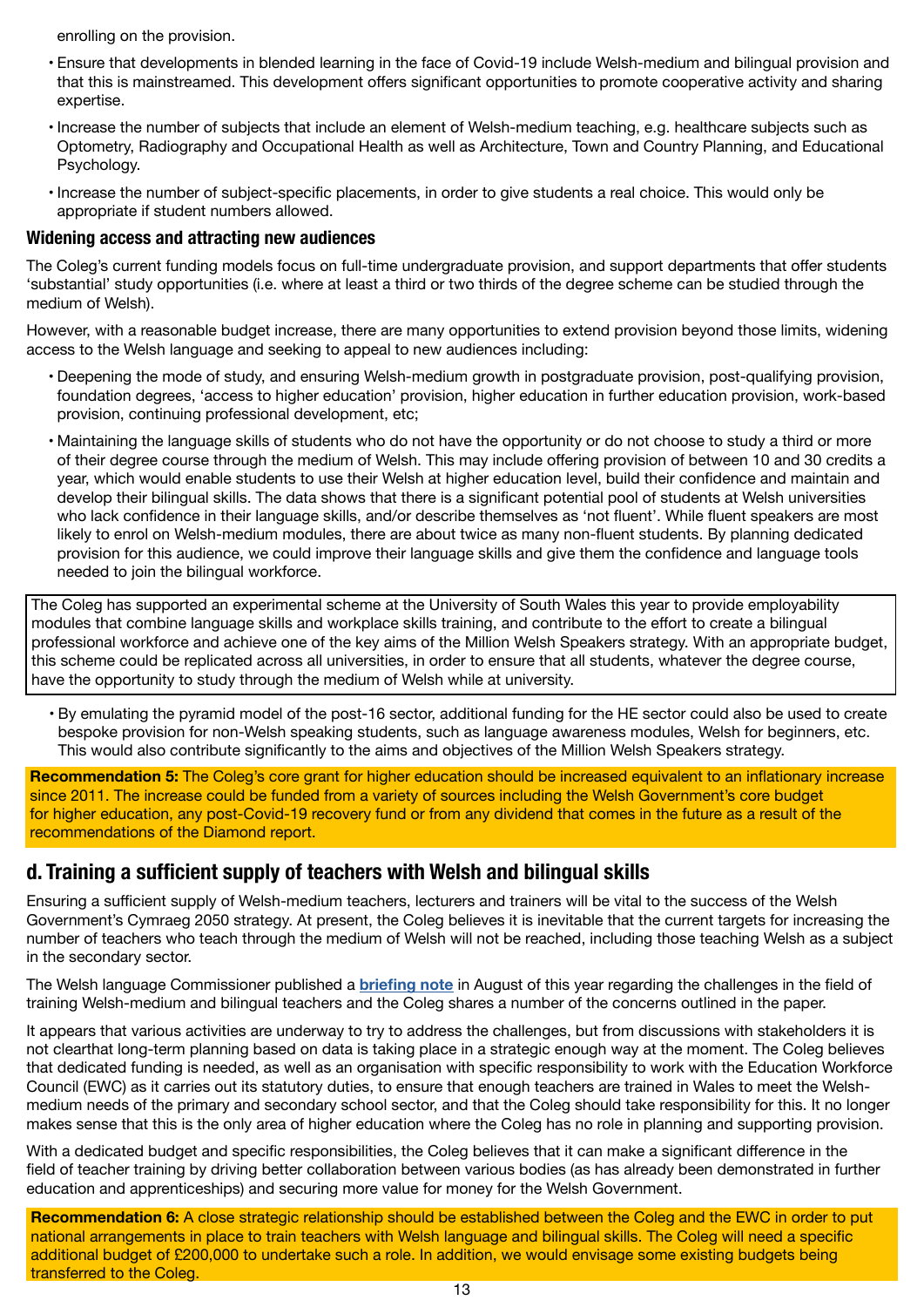# <span id="page-13-0"></span>**e. Developing a bilingual NHS workforce**

The Welsh Government has set out a clear vision in its More Than Just Words strategy for providing quality health and care services to the people of Wales – in practice, this means that a patient will be able to communicate in Welsh or English with relevant health and care practitioners. This is proving to be a difficulty for Health Boards across Wales, who report that recruiting a bilingual workforce is a significant challenge.

Health Education and Improvement Wales (HEIW) is the body responsible for planning and developing the NHS workforce in Wales, and it has a substantial budget for this purpose.

The Coleg believes that a strategic relationship should be established between the Coleg and HEIW to agree suitable targets and goals and to develop bespoke plans. This would be consistent with the Health and Care Workforce Strategy by HEIW and Social Care Wales published by the government in 2020.

A comprehensive implementation plan is needed to develop a confidently bilingual workforce for the health and care sectors in Wales. Such a plan will require detailed work and discussion, but will need to include the following features to bring about the change the Government wishes to see:

- Language awareness as a core part of the training of all prospective health and care practitioners in Wales;
- Clear targets for the number of trainees enrolling on Welsh-medium provision across all health courses each year.

The strategy's aims must be reflected in the course-commissioning process, and a percentage of the budget will need to be earmarked for training a bilingual workforce.

**Recommendation 7:** A close strategic relationship should be established between HEIW and the Coleg Cymraeg in order to agree suitable targets and goals and develop dedicated plans.

## **f. Collaborating effectively across the post-compulsory sector to increase Welsh-medium and bilingual provision**

The proposed changes to the post-compulsory sector in Wales and the current Government's plans to establish a new Commission for Tertiary Education and Research (CTER) present an opportunity to ensure that the entire sector commits to working with the Coleg in an effective and strategic way to support the aim of increasing Welsh-medium provision. It is essential that any new body is established in a way that will ensure the Welsh language is central to its aims and values and that the language is mainstreamed across the organisation's activities.

The Coleg commits to working effectively with any new body in order to agree appropriate aims and targets for educational institutions and providers.

**Recommendation 8:** A close and strategic relationship should be established between the Coleg and any new organisation in order to facilitate effective collaboration across the post-compulsory sector in Wales and increase Welsh-medium provision